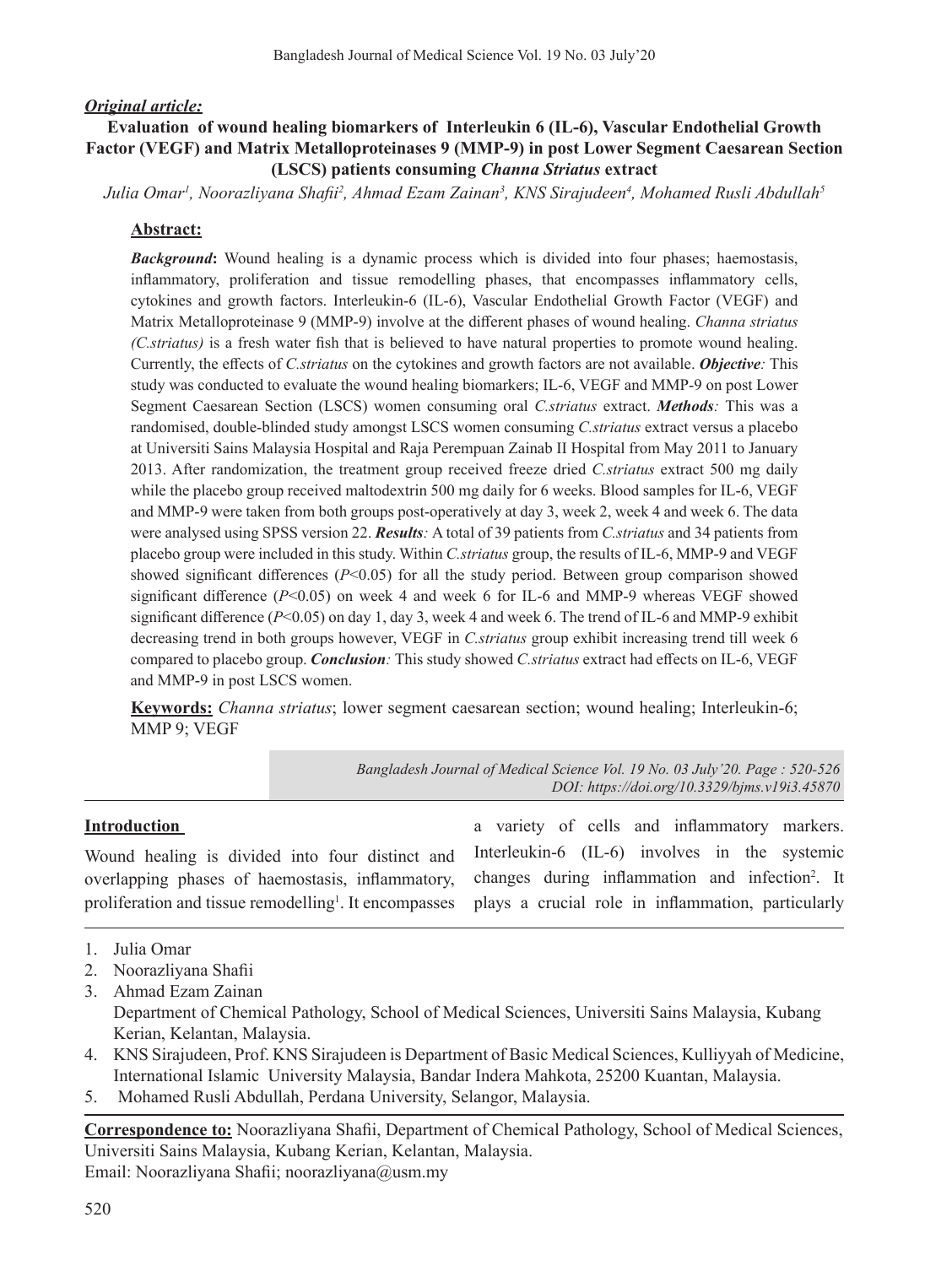at the early phase of wound healing and during proliferation and remodelling phases and promotes collagen deposition and angiogenesis<sup>3</sup>. Vascular Endothelial Growth Factor (VEGF) is involved in the angiogenesis and recently during epithelization and collagen deposition<sup>4</sup>. It is reported to be the most powerful endothelial cell specific mitogen in the complicated process of angiogenesis<sup>5</sup>. Matrix metalloproteinases regulates collagen remodelling. Matrix Metalloproteinase 9 (MMP-9) is involved directly in the contraction and remodelling of scar tissue in the extracellular matrix forming new and highly organised tissue structure <sup>6</sup>.

*Channa striatus (C.striatus)* or locally known as Haruan is a snakehead fresh water fish is widely consumed for wound healing in Malaysia. It is believed that *C.striatus* has natural properties for reducing pain and inflammation by promoting wound healing especially in post-partum women and post-injury patients <sup>7</sup> . Other than wound healing properties, *C.striatus* has anti-nociceptive, antiinflammatory, antioxidant and could act as energy booster <sup>8</sup> . *C.striatus* also exhibit on cardiological effects due to high amount of polyunsaturated fatty acids such as eicosapentaenoic acid (EPA) and decosahexaenoic acid (DHA) which regulates the prostaglandin synthesis and hence induces wound healing 9,10. Other studies also found that *C.striatus* contains vitamin A or retinol with several dietary minerals such as magnesium, copper, calcium, manganese, iron and zinc that aid in the wound healing process <sup>11</sup>. Magnesium, copper, zinc and iron act as cofactors in many enzyme reactions in protein and collagen synthesis and also involved in tissue growth and wound healing 12.

At present, it is acknowledged that cytokines and growth factors, as biological mediators, contribute to the repair of the wound site<sup>13-15</sup>. However the effects of *C.striatus* on the cytokines and growth factors are not available. This study was designed to evaluate the wound healing biomarkers of IL-6, VEGF and MMP-9 on postpartum women who had Lower Segment Caesarean Section (LSCS) consuming oral *C.striatus* extract.

#### **Materials and methods**

#### *Study Design and Setting*

This study was a randomised, double-blinded, twoarm parallel comparative study amongst women who have undergone LSCS consuming *C.striatus* extract versus a placebo at the Universiti Sains Malaysia Hospital (HUSM), Kubang Kerian, Kelantan, and Raja Perempuan Zainab II Hospital (HRPZ II), Kota Bharu, Kelantan, from May 2011 to January 2013. Ethical permission was obtained from the Human Research Ethics Committee USM (USMKK/PPP/ JEPeM [227.3.(05)]. For the HRPZ II, approval from the National Medical Research Register (NMRR) [Ref: NMRR-11-1018-10092] was obtained. All aspects of this study comply with the Declaration of Helsinki.

The inclusion criteria were women aged between 18 and 40 years who had undergone a LSCS with no present active medical, surgical, or gynaecological problems. Women who had taken any form of herbal extract in the previous three months before study entry and used fresh *C.striatus* during the study period were excluded from the study. The patients were then randomized 1:1 into two groups using a computer-generated table of random numbers. One group received freeze dried *C.striatus* extract 500 mg daily and another group received placebo of maltodextrin 500 mg daily for 6 weeks. The orally administered freeze-dried *C.striatus* extract was prepared by a GMP-certified laboratory at the School of Pharmaceutical Sciences, Universiti Sains Malaysia. Both the freeze-dried *C.striatus* extract and maltodextrin were available in capsules of 250mg. The capsules were taken orally with water once daily and at any time of the day, with or without a meal. Informed consent was obtained from the women 24–48 hours after the elective or emergency LSCS when the women were fully conscious and comfortable. Information on demographic data and past and concurrent medical history was obtained by interviewing the women.

Blood samples were taken on day 3 post-operation from both groups of women for the biochemical markers of IL-6, VEGF and MMP-9. The women were then followed up at post-operative week 2, week 4, and week 6 and at each visit, blood was taken for the above markers. The women's compliance was measured at every visit using the number of capsules taken. Measurement of the safety profiles of liver function, renal function, and full blood count were conducted at baseline and at the last visit (postoperative week 6).

#### *Biomarkers Analysis*

#### IL-6 Assay

Analysis ofIL-6was done on automatic immunoassay analyzer Cobas e-411(Roche). The test reaction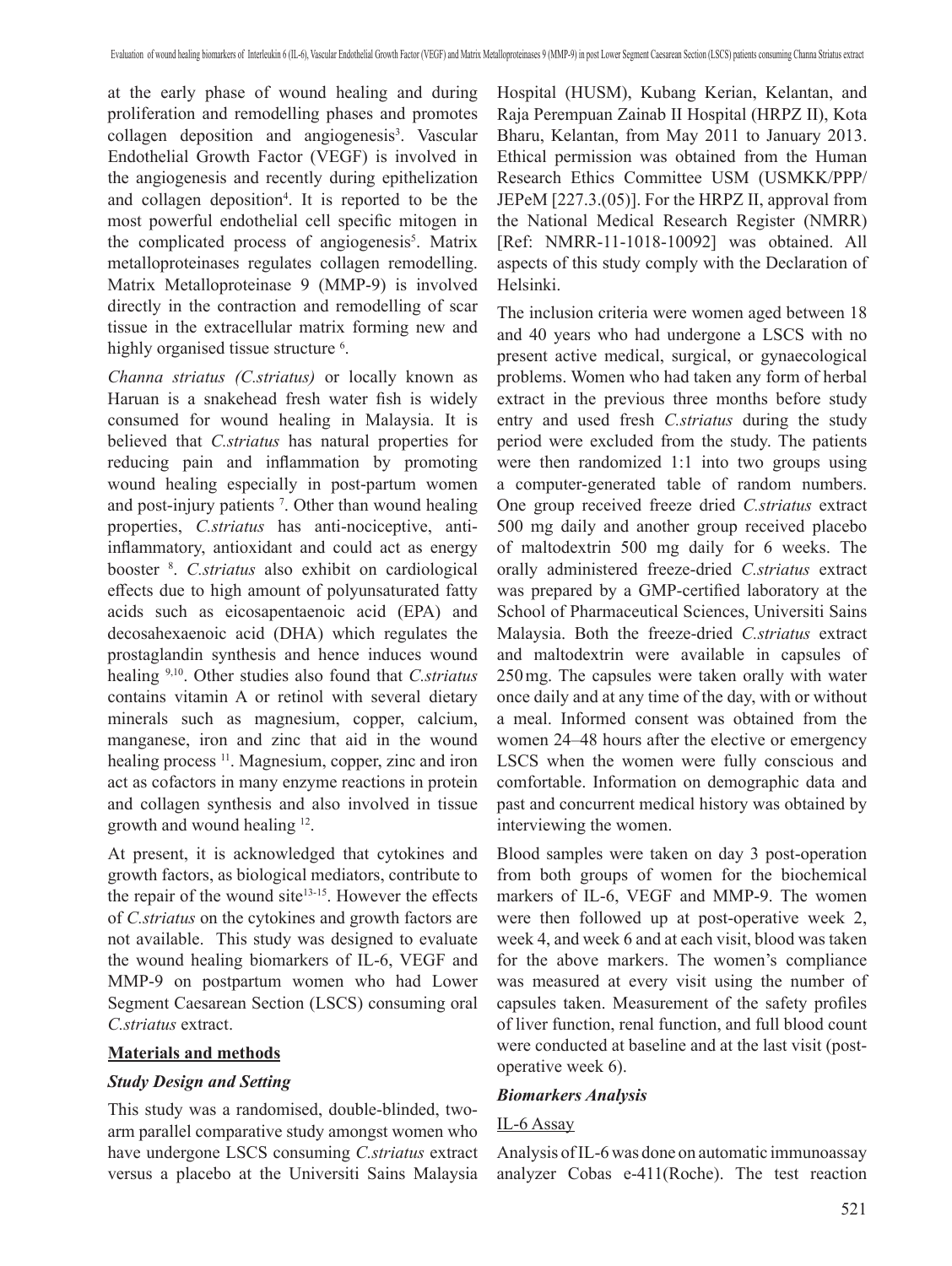is based on sandwich method and the principle of measurement is using electrochemiluminescence (ECL) and has been standardized against the National Institute for Biological Standards and Control (NIBSC). Reference range for IL-6 in healthy individual used was 0 to 7 pg/ml.

## MMP-9 Assay

Analysis of MMP-9 was done by ELISA (Enzyme Link Immunosorbent Assay) method using commercial kit manufactured by Cusabio, China. The measuring range for MMP-9 using this kit was 0.3 to 20.0 ng/ml and the lowest detectable concentration was less than 0.28 ng/ml. Reference range for MMP-9 in human serum is 12.0 ng/ml to 71.0 ng/ml.

## VEGF Assay

Analysis of VEGF in serum was done by ELISA method using commercial kit manufactured by Cusabio, China. The measuring range for VEGF using this kit was 31.5 to 2,000 pg/ml with the lowest detectable concentration of less than 7.8 pg/ml.

## *Statistical Analysis*

Sample size of each biochemical markers were calculated based on the objective of the study. The calculations were done using Power and Sample Size Calculation Software<sup>16</sup> for comparing two means between treatment group and placebo group. By using standard deviation of the intended wound healing biomarkers, taking the power of 90%, detectable difference between both groups*(C.striatus* and placebo) based on expert opinion and level of

significance of 0.05, the calculated sample size for each group was 30. However, after considering 20% dropout, the sample size for each group was 36. This study used a (modified) intention-to-treat (ITT) analysis approach where all subjects who took at least one dose of study drug and had at least one postbaseline efficacy evaluation were analyzed based on their original randomization. The differences in mean or comparison between the treatment group and the placebo group were analysed using Independent t-test. All values were reported as two-tailed results. The level of statistical significance was set at *P*<0.05. The data were analysed using software IBM SPSS version 22.

## **Ethical approval**

This study was approved by Human Research Ethics Committee USM (USMKK/PPP/JEPeM [227.3.(05)] for Hospital USM and approved by National Medical Research Register (NMRR) [Ref: NMRR-11-1018- 10092] for HRPZ II.

## **Results**

A total number of 73 post LSCS Malay women were included in this study. The data for drop-out (13 subjects) was imputed according to the Last Observation Carried Forward (LOCF) principle. Per protocol (PP) analysis was done to 60 subjects who completed all the study visits with adequate compliance for comparison. The demographic data of the study populations are shown in Table 1.

|                     | No. of respondents $(\% )$ |                | Mean (SD)         |                |
|---------------------|----------------------------|----------------|-------------------|----------------|
| Variables           | <i>C.striatus</i>          | <b>Placebo</b> | <i>C.striatus</i> | <b>Placebo</b> |
| Age (years)         |                            |                | 28.0(5.1)         | 28.5(5.2)      |
| Mode of caesarean   |                            |                |                   |                |
| a. Elective         | 3(7.7)                     | 2(5.9)         |                   |                |
| <b>b.</b> Emergency | 36(92.3)                   | 32(94.1)       |                   |                |

### **Table 1: Demographic data for overall patients.**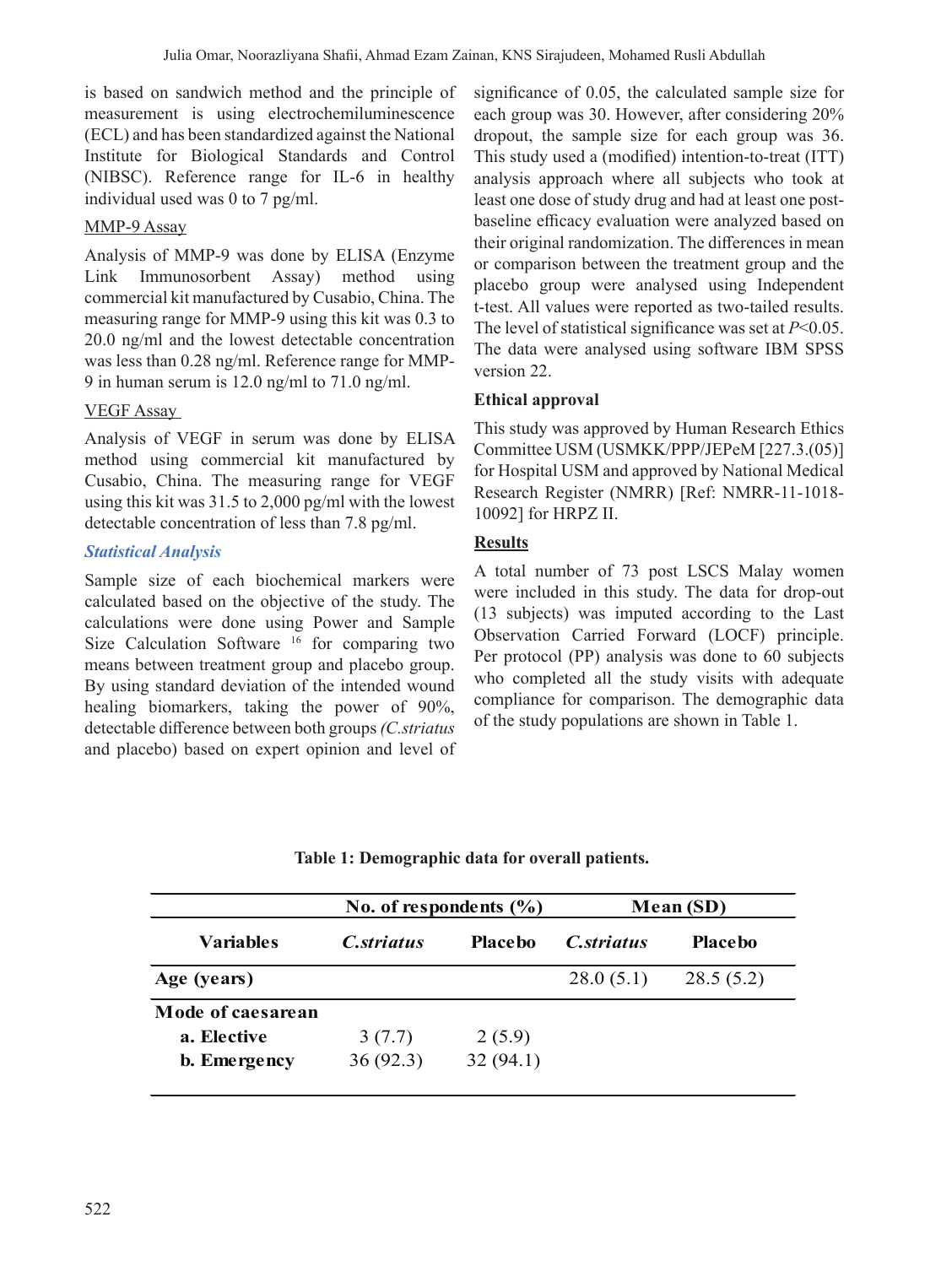#### *Results within C.striatus group*

The results within *C.striatus* group, IL-6, MMP-9 and VEGF, showed significant differences in all the healing biomarkers between all days/weeks. The highest mean score difference for IL-6 **(Table 2)** was between day 1 and week 6 (41.89 pg/ml,  $p \le 0.001$ , 95% CI 35.63, 48.15) and the lowest mean score difference was between week 4 and week 6 (4.46 pg/ ml, *P*≤0.001, 95% CI 3.31, 5.62).

**Table 2: Comparison of Interleukin-6 (IL-6) within** *C.striatus* **group.** 

| Day/Week                            | $(IL-6)$<br>Mean (SD)<br>pg/ml | <b>Mean score</b><br>difference (95%<br>CI) | t-statistic<br>(df) | p-value *         |  |  |
|-------------------------------------|--------------------------------|---------------------------------------------|---------------------|-------------------|--|--|
| Day 1                               | 52.24(20.76)                   | 18.06(13.25,22.86)                          | 7.61(38)            | ${}_{\leq 0.001}$ |  |  |
| Day 3                               | 34.19(18.49)                   |                                             |                     |                   |  |  |
| Day 1                               | 52.24(20.76)                   | 28.72(22.38,35.06)                          | 9.17(38)            | ${}_{\leq 0.001}$ |  |  |
| Week 2                              | 23.52(15.62)                   |                                             |                     |                   |  |  |
| Day 1                               | 52.24(20.76)                   | 37.43(31.58,43.27)                          | 12.96(38)           | ${}_{\leq 0.001}$ |  |  |
| Week 4                              | 14.82(9.00)                    |                                             |                     |                   |  |  |
| Day 1                               | 52.24(20.76)                   | 41.89(35.63,48.15)                          | 13.54(38)           | ${}_{\leq 0.001}$ |  |  |
| Week 6                              | 10.36(7.89)                    |                                             |                     |                   |  |  |
| Day 3                               | 34.19(18.49)                   | 10.67(6.89, 14.45)                          | 5.71(38)            | ${}_{0.001}$      |  |  |
| Week 2                              | 23.52(15.62)                   |                                             |                     |                   |  |  |
| Day 3                               | 34.19(18.49)                   | 19.37(14.59,24.15)                          | 8.20(38)            | ${}_{\leq 0.001}$ |  |  |
| Week 4                              | 14.82(9.00)                    |                                             |                     |                   |  |  |
| Day 3                               | 34.19(18.49)                   | 23.83(18.88,29.22)                          | 8.95(38)            | ${}_{0.001}$      |  |  |
| Week 6                              | 10.36(7.89)                    |                                             |                     |                   |  |  |
| Week 2                              | 23.52(15.62)                   | 8.70(5.06,12.35)                            | 4.84(38)            | ${}_{\leq 0.001}$ |  |  |
| Week 4                              | 14.82(9.00)                    |                                             |                     |                   |  |  |
| Week 2                              | 23.52(15.62)                   | 13.17(9.01,17.32)                           | 6.41(38)            | ${}_{0.001}$      |  |  |
| Week 6                              | 10.36(7.89)                    |                                             |                     |                   |  |  |
| Week 4                              | 14.82(9.00)                    | 4.46(3.31,5.62)                             | 7.82(38)            | ${}_{0.001}$      |  |  |
| Week 6                              | 10.36(7.89)                    |                                             |                     |                   |  |  |
| $*noed + toet : coimifcount n<0.05$ |                                |                                             |                     |                   |  |  |

\*paired t test ; significant p<0.05

For MMP-9 **(**Table 3), the highest mean score difference was between day 1 and week 6 (27.99 ng/ ml, *P*≤0.001, 95% CI 23.12, 32.87) and the lowest mean score difference was between week 4 and week 6 (3.97 ng/ml, *P*≤0.001, 95% CI 2.87, 5.08).

**Table 3: Comparison of Matrix Metalloproteinase-9 (MMP-9) for** *C.striatus* **group.**

| Dav/Week    | $MMP-9$<br>Mean (SD)<br>ng/ml | <b>Mean score</b><br>difference (95% CI) | t-statistic<br>(df) | p-value *         |
|-------------|-------------------------------|------------------------------------------|---------------------|-------------------|
| Day 1       | 44.19(14.48)                  | 7.13(5.04,9.22)                          | 6.91(38)            | ${}_{\leq 0.001}$ |
| Day 3       | 37.05(12.14)                  |                                          |                     |                   |
| Day 1       | 44.19(14.48)                  | 18.35(14.81,21.89)                       | 10.48(38)           | ${}_{\leq 0.001}$ |
| Week 2      | 25.84(9.17)                   |                                          |                     |                   |
| Day 1       | 44.19(14.48)                  | 24.02(19.67,28.37)                       | 11.17(38)           | ${}_{\leq 0.001}$ |
| Week 4      | 20.17(8.16)                   |                                          |                     |                   |
| Day 1       | 44.19(14.48)                  | 27.99(23.12,32.87)                       | 11.63(38)           | ${}_{\leq 0.001}$ |
| Week 6      | 16.19(8.04)                   |                                          |                     |                   |
| Day 3       | 37.05(12.14)                  | 11.22(8.94,13.50)                        | 9.96(38)            | ${}_{\leq 0.001}$ |
| Week 2      | 25.84(9.17)                   |                                          |                     |                   |
| Day 3       | 37.05(12.14)                  | 16.89(13.72,20.06)                       | 10.79(38)           | ${}_{\leq 0.001}$ |
| Week 4      | 20.16(8.16)                   |                                          |                     |                   |
| Day 3       | 37.05(12.14)                  | 20.86(17.25,24.47)                       | 11.71(38)           | ${}_{\leq 0.001}$ |
| Week 6      | 16.19(8.04)                   |                                          |                     |                   |
| Week 2      | 25.84(9.17)                   | 5.67(4.29,7.05)                          | 8.31(38)            | ${}_{0.001}$      |
| Week 4      | 20.17(8.16)                   |                                          |                     |                   |
| Week 2      | 25.84(9.17)                   | 9.65(7.71,11.58)                         | 10.10(38)           | ${}_{0.001}$      |
| Week 6      | 16.19(8.04)                   |                                          |                     |                   |
| Week 4      | 20.17(8.16)                   | 3.97(2.87,5.08)                          | 7.29(38)            | ${}_{0.001}$      |
| Week 6<br>. | 16.19(8.04)                   |                                          |                     |                   |

\*paired t test ; significant p<0.05

VEGF **(**Table 4) had the highestmean score difference between day 1 and week 6 (- 37.22 pg/ml, *P*≤0.001, 95% CI -41.92, -32.52) and the lowest mean score difference was between day 1 and day 3 (-5.61pg/ml, *P*≤0.001, 95% CI -7.00, -4.22).

**Table 4: Comparison of Vascular Endothelial Growth Factor (VEGF) for** *C.striatus* **group.** 

|                 | VEGF         | Mean score difference                     | t-statistic<br>(df)                      | p-value *    |
|-----------------|--------------|-------------------------------------------|------------------------------------------|--------------|
| <b>Day/Week</b> | Mean (SD)    | $(95\% \text{ CI})$                       |                                          |              |
|                 | pg/ml        |                                           |                                          |              |
| Day 1           | 20.28(11.41) | $(-)5.61(-7.00, -4.22)$                   | $(-)8.16(38)$                            | ${}_{0.001}$ |
| Day 3           | 25.89(12.63) |                                           |                                          |              |
| Day 1           | 20.28(11.41) | $(-)15.51(-19.02,-12.00)$ $(-)8.95(38)$   |                                          | ${}_{0.001}$ |
| Week 2          | 35.79(14.82) |                                           |                                          |              |
| Day 1           | 20.28(11.41) | $(-)26.88(-31.31, -22.46)$ $(-)12.30(38)$ |                                          | ${}_{0.001}$ |
| Week 4          | 47.17(17.45) |                                           |                                          |              |
| Day 1           | 20.28(11.41) | $(-)37.22(-41.92, -32.52)$ $(-)16.02(38)$ |                                          | ${}_{0.001}$ |
| Week 6          | 57.50(17.28) |                                           |                                          |              |
| Day 3           | 25.89(12.62) | $(-)9.90(-12.87, -6.94)$                  | $(-)6.76(38)$                            | ${}_{0.001}$ |
| Week 2          | 35.79(14.82) |                                           |                                          |              |
| Day 3           | 25.89(12.62) | $(-)21.28(-25.16, -17.40)$ $(-)11.11(38)$ |                                          | ${}_{0.001}$ |
| Week 4          | 47.17(17.45) |                                           |                                          |              |
| Day 3           | 25.89(12.62) | $(-)31.61(-36.02, -27.21)$ $(-)14.53(38)$ |                                          | ${}_{0.001}$ |
| Week 6          | 57.50(17.28) |                                           |                                          |              |
| Week 2          | 35.79(14.82) |                                           | $(-)11.38(-13.66, -9.09)$ $(-)10.09(38)$ | ${}_{0.001}$ |
| Week 4          | 47.17(17.45) |                                           |                                          |              |
| Week 2          | 35.79(14.82) | $(-)21.71(-25.27, -18.16)$ $(-)12.37(38)$ |                                          | ${}_{0.001}$ |
| Week 6          | 57.50(17.28) |                                           |                                          |              |
| Week 4          | 47.17(17.45) | $(-10.33(-13.06, -7.61))$                 | $(-)7.68(38)$                            | ${}_{0.001}$ |
| Week 6          | 57.50(17.28) |                                           |                                          |              |

\*paired t test ; significant p<0.05

#### *Results between C.striatus and placebo group*

Comparison of IL-6 between *C.striatus* and the placebo group **(Table 5)** showed the mean difference was statistically significant ( $P<0.05$ ) on week 4 (4.17) pg/ml, *P*≤0.001, 95% CI 0.63, 7.71) and week 6 (3.86 pg/ml, *P*≤0.001, 95% CI 0.81, 6.90).

**Table 5: Comparison of IL-6 between** *C.striatus* **and placebo.**

|          | IL-6           |         | Mean diff<br>$(95\% \text{ C}I)$ | t-stat (df) | p-value*     |
|----------|----------------|---------|----------------------------------|-------------|--------------|
| Day/Week | Mean(SD) pg/ml |         |                                  |             |              |
|          | C.striatus     | Placebo |                                  |             |              |
| Day 1    | 52.24          | 45.32   | 6.92                             | 1.342(71)   | 0.475        |
|          | (20.76)        | (23.34) | $(-3.37, 17.22)$                 |             |              |
| Day 3    | 34.19          | 25.58   | 8.61                             | 2.172(71)   | 0.131        |
|          | (18.49)        | (14.84) | (0.71, 16.51)                    |             |              |
| Week 2   | 23.52          | 15.09   | 8.43                             | 2.720(71)   | 0.052        |
|          | (15.62)        | (9.72)  | (2.25, 14.61)                    |             |              |
| Week 4   | 14.82          | 10.65   | 4.17                             |             | ${}_{0.001}$ |
|          | (9.00)         | (5.46)  | (0.63, 7.71)                     | 2.351(71)   |              |
| Week 6   | 10.36          | 6.50    | 3.86                             |             | ${}_{0.001}$ |
|          | (7.89)         | (4.42)  | (0.81, 6.90)                     | 2.524(71)   |              |

\*Independent t-test; significant level p<0.05

Similarly, MMP-9 **(**Table 6) had statistically significant mean difference on week 4 (3.80 ng/ml, *P*=0.008, 95% CI 0.47, 7.14) and week 6 (4.44 ng/ ml, *P*=0.033, 95% CI 1.19, 7.69).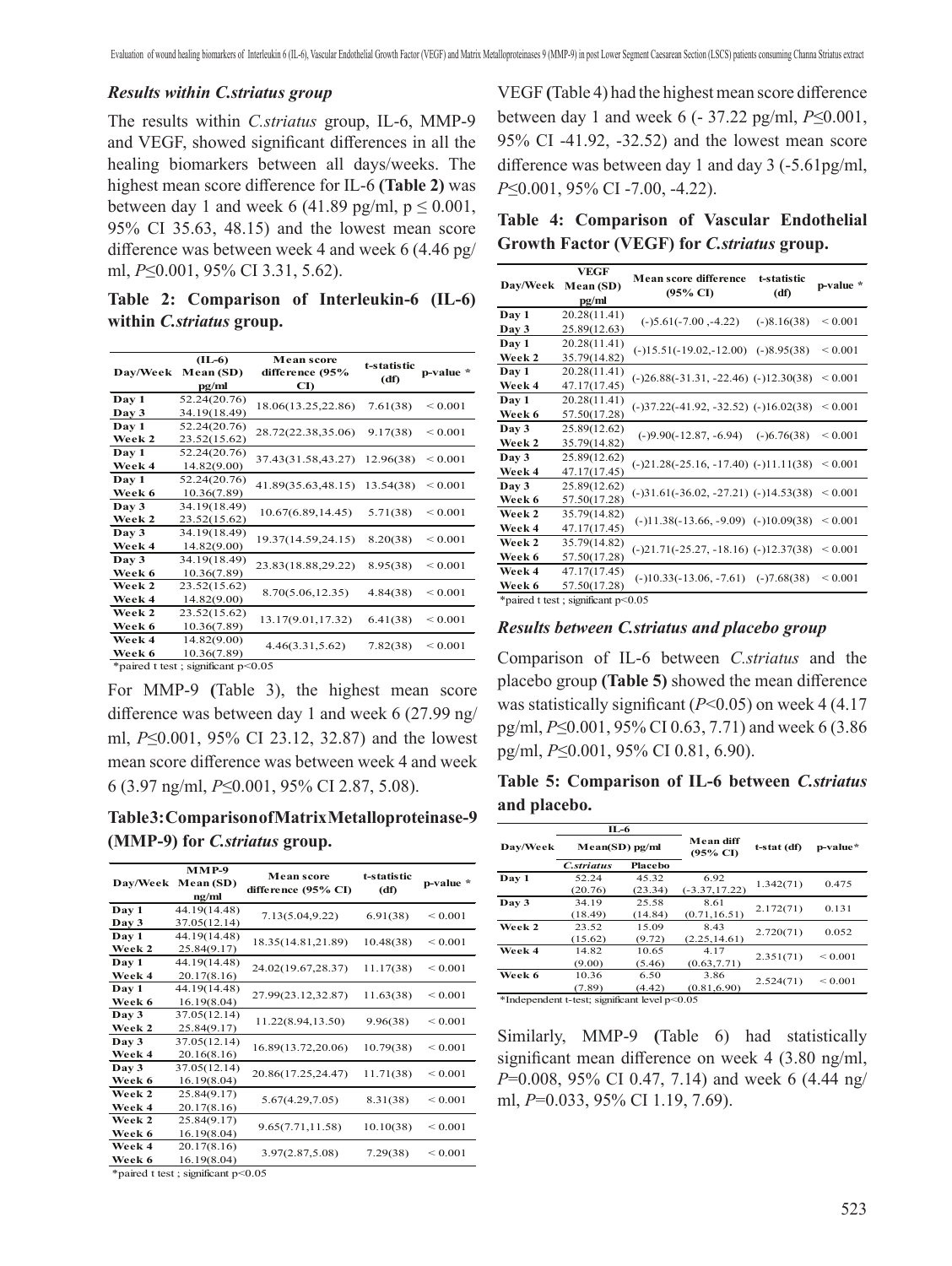#### **Table 6: Comparison of MMP-9 between** *C.striatus* **and placebo.**

| Day/Week                                      | $MMP-9$<br>$Mean(SD)$ ng/ml |         | Mean diff       | $t-stat$ (df) | p-value*  |
|-----------------------------------------------|-----------------------------|---------|-----------------|---------------|-----------|
|                                               |                             |         |                 |               |           |
|                                               | Day 1                       | 44.19   | 36.09           | 8.09          | 2.530(71) |
|                                               | (14.48)                     | (12.60) | (1.71, 14.47)   |               |           |
| Day 3                                         | 37.05                       | 30.93   | 6.12            | 2.18(71)      | 0.315     |
|                                               | (12.14)                     | (11.72) | (0.53, 11.72)   |               |           |
| Week 2                                        | 25.84                       | 22.36   | 3.47            |               | 0.397     |
|                                               | (9.17)                      | (10.92) | $(-1.22, 8.16)$ | 1.477(71)     |           |
| Week 4                                        | 20.12                       | 16.36   | 3.80            | 2.276(71)     | 0.008     |
|                                               | (8.16)                      | (5.71)  | (0.47, 7.14)    |               |           |
| Week 6                                        | 16.19                       | 11.75   | 4.44            | 2.726(71)     | 0.033     |
|                                               | (8.04)                      | (5.40)  | (1.19, 7.69)    |               |           |
| *Independent t-test; significant level p<0.05 |                             |         |                 |               |           |

VEGF **(**Table 7) showed statistically significant in the mean difference  $(P<0.05)$  on day 1  $(-13.72 \text{ pg/ml}$ , *P*=0.010, 95% CI -20.42,-7.02), day 3 (-14.88 pg/ ml, *P*=0.024, 95% CI -22.12,-7.65), week 4 (28.08 pg/ml, *P*=0.003, 95% CI 21.34,34.74) and week 6 (42.80 pg/ml, *P*<0.001, 95% CI 36.40,49.20), but not statistically difference (*P*>0.05) on week 2(8.13 pg/ml, p=0.738, 95% CI 1.43,14.82).

**Table 7: Comparison of VEGF between** *C.striatus* **and placebo**

|                                               | <b>VEGF</b>      |         | Mean diff<br>$(95\% \text{ CI})$ | t-stat (df)    | p-value*     |  |
|-----------------------------------------------|------------------|---------|----------------------------------|----------------|--------------|--|
| Day/Week                                      | $Mean(SD)$ pg/ml |         |                                  |                |              |  |
|                                               | C.striatus       | Placebo |                                  |                |              |  |
| Day 1                                         | 20.48            | 34.20   | $(-)13.72$                       |                | 0.010        |  |
|                                               | (11.49)          | (17.04) | $(-20.42,-7.02)$                 | $(-)4.08(71)$  |              |  |
| Day 3                                         | 26.09            | 40.97   | $(-)14.88$                       | $(-)4.103(71)$ | 0.024        |  |
|                                               | (12.72)          | (18.11) | $(-22.12,-7.65)$                 |                |              |  |
| Week 2                                        | 36.06            | 27.93   | 8.13                             |                | 0.738        |  |
|                                               | (14.85)          | (13.68) | (1.43.14.82)                     | 2.420(71)      |              |  |
| Week 4                                        | 47.31            | 19.27   | 28.08                            | 8.347(71)      | 0.003        |  |
|                                               | (17.45)          | (9.51)  | (21.34, 34.74)                   |                |              |  |
| Week 6                                        | 57.66            | 14.86   | 42.80                            | 13.333(71)     | ${}_{0.001}$ |  |
|                                               | (17.24)          | (7.77)  | (36.40.49.20)                    |                |              |  |
| *Independent t-test; significant level p<0.05 |                  |         |                                  |                |              |  |

The trend of both cytokines IL-6 (Fig. 1) and MMP-9 (Fig.2) exhibit decreasing trend over time in both groups however VEGF (Fig. 3) exhibit differently. In *C.striatus* group, the VEGF exhibit increasing trend till week 6 but in the placebo group, the VEGF exhibit a decreasing trend.



Figure 1. Trend of IL-6 between C.striatus and placebo over period of time.



Figure 2. Trend of MMP-9 between C.striatus and placebo over period of time.



Figure 3. Trend of VEGF between C.striatus and placebo over period of time.

#### **Discussion**

Processofwoundhealingwhichinvolvesthreephases, are regulated by an array of cytokines and growth factors secreted by inflammatory and local cells. IL-6, MMP-9 and VEGF produced by inflammatory and local cells have crucial role in the pathogenesis of inflammations and wound healing <sup>17</sup>. MMP-9 is important in the proteolytic remodeling by degrading most of the structural components of extracellular matrix. Where as VEGF is an important signaling protein which is involve in both vasculogenesis and angiogenesis. Since the practice of traditional or complementary medicine among Malaysian people are still popular and is fully supported by Ministry of Health, the possible role of consuming *C.striatus* extract may have a role in wound healing.

In this study, the results obtained revealed that the levels of three wound healing biomarkers were statistically significant from day 1 to week 6 in patients who consume *C.striatus* extract. These findings suggest that *C.striatus* extract has enhancing and stimulating effects on multiple biological pathways by increasing the cytokines and growth factors in response to tissue injury. Since *C.striatus* is rich in fatty acids and amino acids particularly glycine and arachidonic acid, this could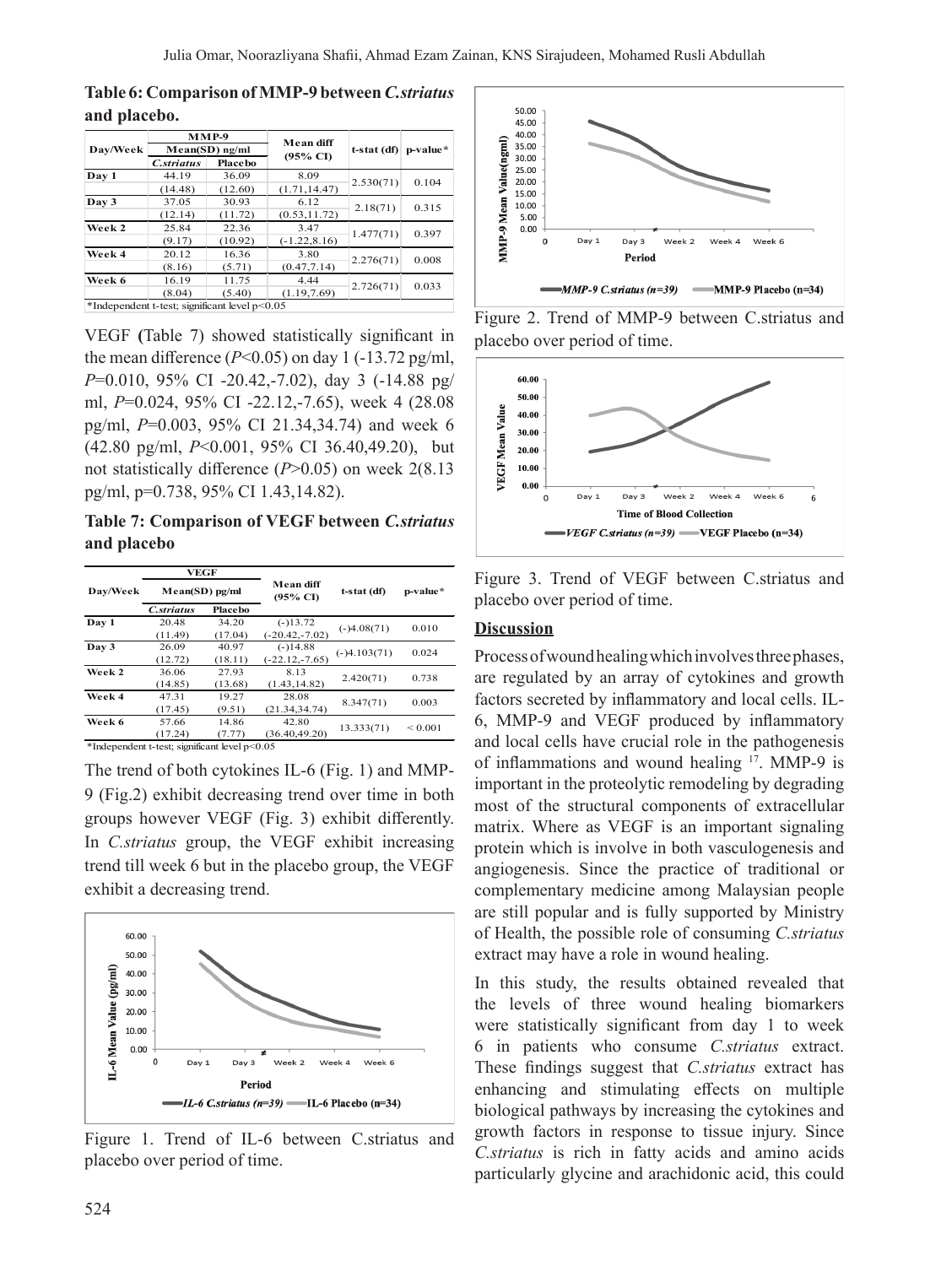have attributed to the above findings <sup>7</sup> . *C.striatus* is also known to produce polyunsaturated fatty acids which regulate prostaglandin synthesis inducing wound healing<sup>18</sup>. In this study the level of wound healing markers (IL-6, MMP-9) between group were statistically significant different from week 4 until week 6. IL-6 and MMP-9 levels were higher in *C.striatus* group compared to the placebo group. However, VEGF levels were increasing till week 6. This findings correlated well with the parallel study done by Ab Wahab *et al.* (2014) which showed an improvement in term of wound cosmetic appearance using visual analogue scale among *C.striatus* group at the end of week  $6^{19,20}$ . This findings indicate that the effectiveness of *C.striatus* extract starts at week 4 onwards enhancing the production of VEGF during proliferation and remodelling phase. At this particular week, keratinocytes migration and collagen production via fibroblast are in progress to establish healing response. Perhaps, the high content of amino acid and fatty acids in *C.striatus* had triggered more productions of VEGF through the influence of IL-6 which play a role in the regulation of VEGF and in turn stimulate angiogenesis and vascularity. Increase vascularity stimulates the endothelial sensitivity to produce growth factors which further induce VEGF expression in a positive feedback loop<sup>4</sup>.

Similar pattern was observed in both IL-6 and MMP-9 over time (Figure 1 and Figure 2). Both groups exhibit similar pattern with a peak at the beginning of inflammation phase (1- 3 days) and decreasing gradually till week 6. This confirms that IL-6 and MMP-9 levels are high during haemostasis and inflammation phase that last several days and act as a defence mechanism triggered by pro-inflammatory cells. Both cytokines started decreasing from week 2 onwards until the final phase as the number of proinflammatory cells will subsequently be replaced by tissue building cells such as fibroblast, myofibroblast, keratinocytes and epithelial cells.

The trend of VEGF between both groups showed different magnitude where VEGF trend in *C.striatus* showed an increasing trend compared to VEGF in

placebo that showed a decreasing trend from day 1 until week 6 (Figure 3). *C.striatus* had triggered more productions of VEGF. A study done by Holmes and Zachary (2005) reported that the biological and signalling roles of the VEGF receptors have not yet been fully defined although there was a significant progress made towards elucidating the mechanisms mediating the angiogenic effects of VEGF<sup>21</sup>. This study was not followed on and the level and trend of VEGF after 6 weeks could not be elicited.

As a conclusion, this study showed that the oral administration of *C.striatus* extract had effects on wound healing process. High concentration of amino acid, EPAand DHAin *C.striatus* extract is believed to exert the effectiveness as wound healing properties. Both cytokines IL-6 and MMP-9 exerted effects at week 4 and above. However, VEGF trend could not be elicited as increasing trend was seen till week 6. Further study is needed to understand the detailed effects of *C.striatus.*

## **Conflict of interest**

We declare that we have no conflict of interest.

# **Author's contribution**

Data gathering and idea owner of this study: Julia Omar, Ahmad Ezam Zainan

Study design: Julia Omar, Ahmad Ezam Zainan, KNS Sirajudeen, Mohamed Rusli Abdullah

Data gathering: Julia Omar, Ahmad Ezam Zainan, KNS Sirajudeen, Noorazliyana Shafii, Mohamed Rusli Abdullah

Writing and submitting manuscript: Julia Omar, Ahmad Ezam Zainan, Noorazliyana Shafii

Editing and approval of final draft: Julia Omar, KNS Sirajudeen, Noorazliyana Shafii

#### **Acknowledgements**

We acknowledge the financial assistance received from Universiti Sains Malaysia, Kubang Kerian, Kelantan through RUI grant (Grant No. 1001/ PPSP/812081).